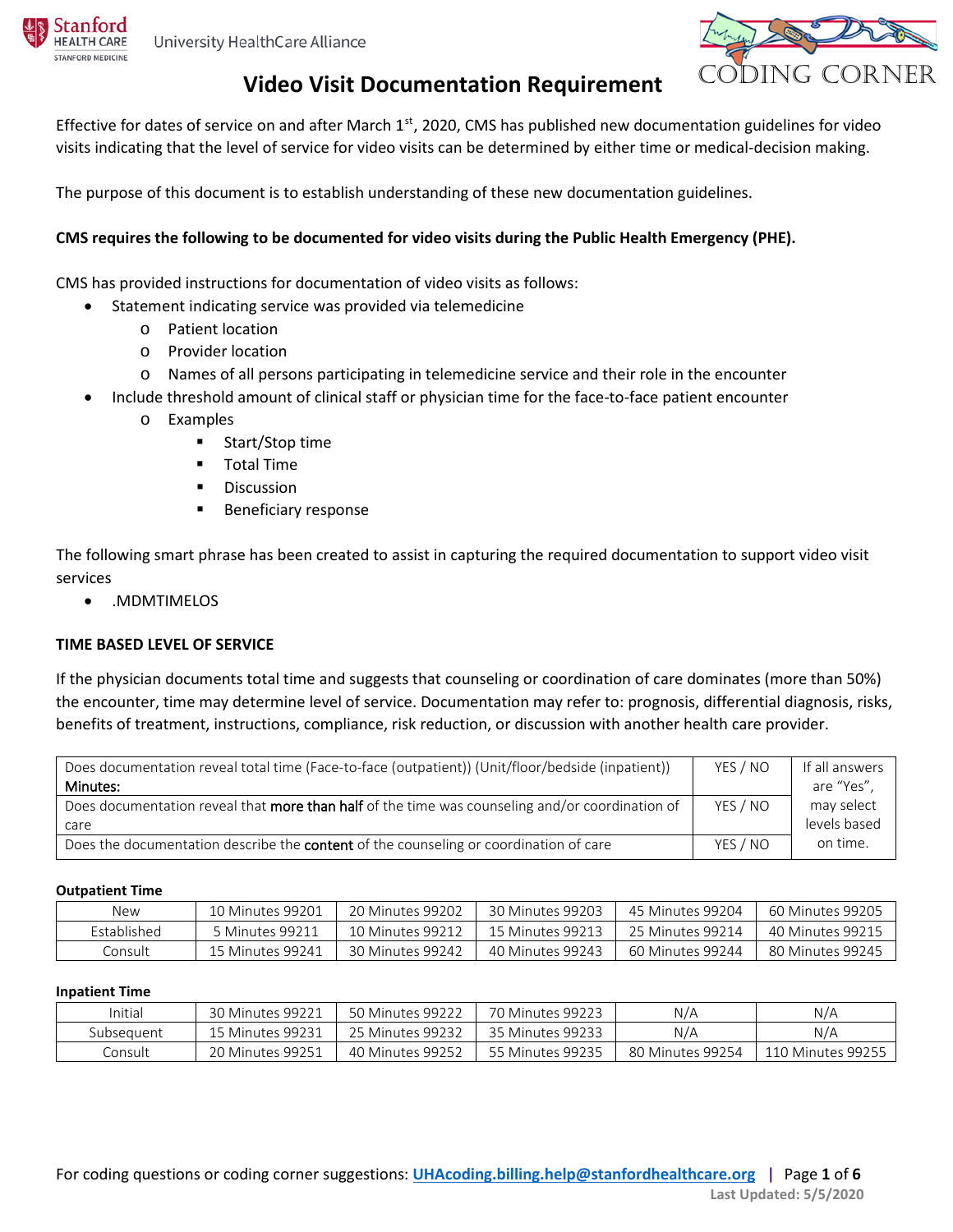



### **MEDICAL-DECISION-MAKING LEVEL OF SERVICE**

To select level of service (LOS) by Medical-Decision-Making use the following tables to determine the elements of:

- Number of Diagnoses,
- Data Reviewed, &
- Risk of Complication.

### **Diagnosis**

Selecting the level of complexity of the diagnosis is based on the number of diagnosis and/or management options. The categories for complexity are; Straightforward, Low, Moderate, and High. Each category is assigned by points and multiplied by the number of diagnoses. The total determines the level of complexity of the diagnosis.

| Categories for problems/Major New Symptoms               | Number of<br><b>Diagnoses</b> | Points       | <b>Result</b> |
|----------------------------------------------------------|-------------------------------|--------------|---------------|
| Self-limited or minor                                    |                               |              |               |
| Established problem (to examiner); stable, improved      |                               |              |               |
| Established problem (to examiner); worsening             |                               |              |               |
| New problem (to examiner); no additional work-up planned | $Max = 1$                     |              |               |
| New problem (to examiner); additional work-up planned    |                               |              |               |
|                                                          |                               | <b>Total</b> |               |

### <sup>U</sup>**Data**

The amount and/or complexity of medical records, diagnostic tests, and/or other information that must be obtained, reviewed and analyzed. Indications of data reviewed are based on the following point system:

| Categories of Data to Be Reviewed                                                                                | <b>Points</b> |
|------------------------------------------------------------------------------------------------------------------|---------------|
| Review and/or Order Clinical Lab Tests                                                                           |               |
| Review and/or Order Radiology Tests (70010-79999) (No echocardiography and cardiac catheterization)              |               |
| Review and/or Order Medical Diagnostic Tests (90281-99199) (e.g., EEG, cardiac cath, pulmonary function studies) |               |
| Discussion of Test Results with Performing Physician                                                             |               |
| Decision to Obtain Old Records                                                                                   |               |
| Review and Summarization of Old Records                                                                          |               |
| Independent Visualization of Image, Tracing or Specimen Itself (no simply review of report)                      |               |
| Total                                                                                                            |               |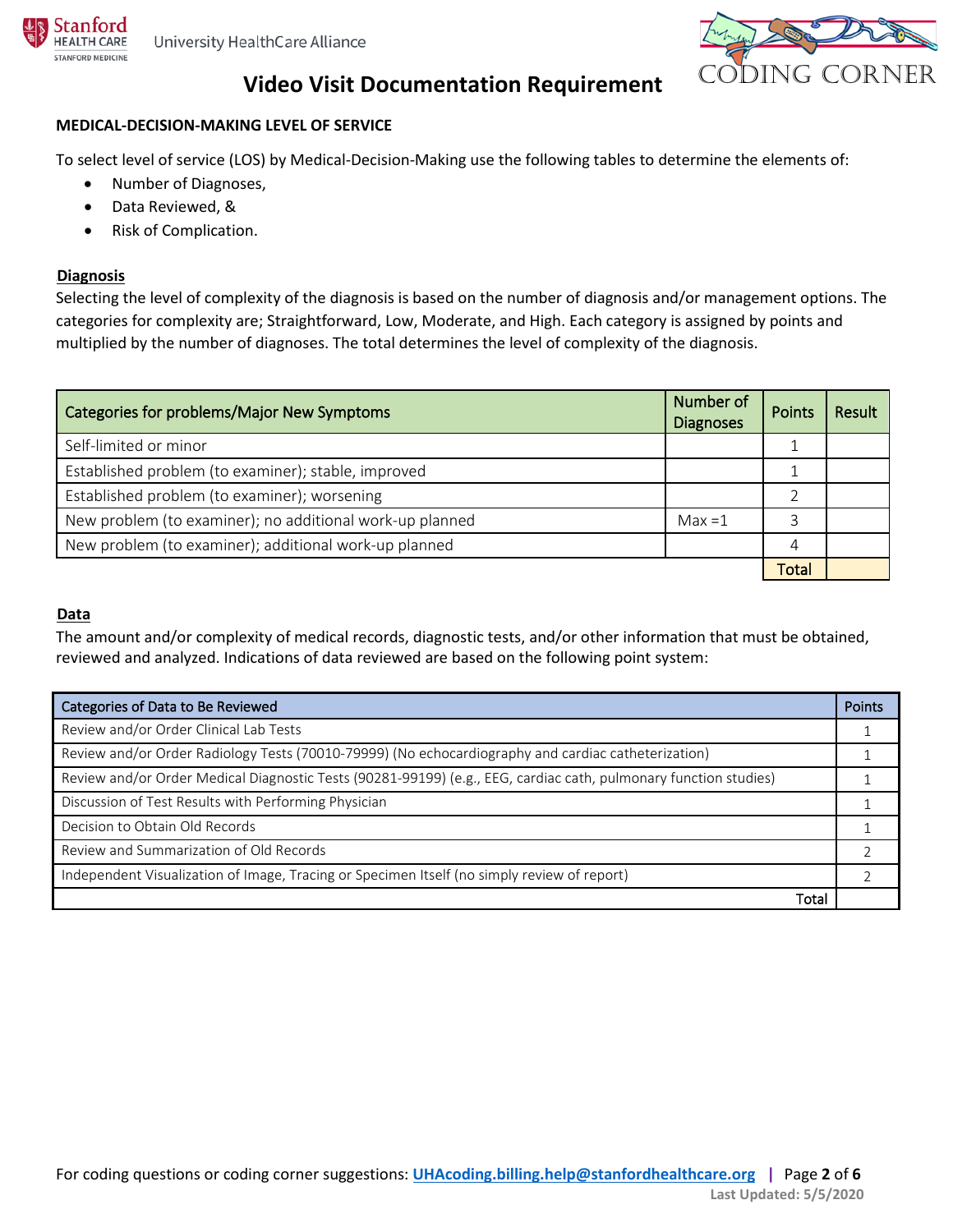



### <sup>U</sup>**Risk**

Selecting the level of risk of complications for the patient is based on the next table. Select the items based on the condition of the patient. An item selected in any row meets the corresponding level of risk indicated in the left most column.

| Level of<br><b>Risk</b> | <b>Presenting Problem(s)</b>                                                                                                                                                                                                                                                                                                                                                                                                                                                                                                                   | Diagnostic Procedure(s) Ordered                                                                                                                                                                                                                                                                                                                                                                                            | <b>Management Options Selected</b>                                                                                                                                                                                                                                                                                                                               |
|-------------------------|------------------------------------------------------------------------------------------------------------------------------------------------------------------------------------------------------------------------------------------------------------------------------------------------------------------------------------------------------------------------------------------------------------------------------------------------------------------------------------------------------------------------------------------------|----------------------------------------------------------------------------------------------------------------------------------------------------------------------------------------------------------------------------------------------------------------------------------------------------------------------------------------------------------------------------------------------------------------------------|------------------------------------------------------------------------------------------------------------------------------------------------------------------------------------------------------------------------------------------------------------------------------------------------------------------------------------------------------------------|
| Minimal                 | • One self-limited or minor problem, e.g.,<br>cold, insect bite, tinea corporis                                                                                                                                                                                                                                                                                                                                                                                                                                                                | • Laboratory tests requiring<br>venipuncture<br>• Chest x-rays<br>$\bullet$ EKG/EEG<br>• Urinalysis<br>· Ultrasound, e.g.,<br>echocardiography<br>• KOH prep                                                                                                                                                                                                                                                               | $\bullet$ Rest<br>• Gargles<br>• Elastic bandages<br>• Superficial dressings                                                                                                                                                                                                                                                                                     |
| Low                     | • Two or more self-limited or minor<br>problems<br>· One stable chronic illness, e.g., well<br>controlled hypertension or non-insulin<br>dependent diabetes, cataract, BPH<br>• Acute uncomplicated illness or injury, e.g.,<br>cystitis, allergic rhinitis, simple sprain                                                                                                                                                                                                                                                                     | · Physiologic tests not under<br>stress, e.g., pulmonary function<br>tests<br>· Non-cardiovascular imaging<br>studies with contrast, e.g.,<br>barium enema<br>· Superficial needle biopsies<br>· Clinical Laboratory tests<br>requiring arterial puncture<br>· Skin biopsies                                                                                                                                               | • Over-the-counter drugs<br>• Minor surgery with no<br>identified risk factors<br>• Physical therapy<br>• Occupational therapy<br>• IV fluids without additives                                                                                                                                                                                                  |
| Moderate                | • One or more chronic illnesses with mild<br>exacerbation, progression, or side effects<br>of treatment<br>· Two or more stable chronic illnesses<br>· Undiagnosed new problem with uncertain<br>prognosis, e.g., lump in breast<br>• Acute illness with systemic symptoms,<br>e.g., pyelonephritis, pneumonitis, colitis<br>• Acute complicated injury, e.g., head injury                                                                                                                                                                     | · Physiologic tests under stress,<br>e.g., cardiac stress test, fetal<br>contraction stress test<br>· Diagnostic endoscopies with no<br>identified risk factors<br>• Deep needle or incisional biopsy<br>• Cardiovascular imaging studies<br>with contrast and no identified<br>risk factors, e.g., arteriogram,<br>cardiac catheterization<br>· Obtain fluid form body cavity,<br>e.g., lumbar puncture,<br>thoracentesis | • Minor surgery with identified<br>risk factors<br>• Elective major surgery (open<br>percutaneous or endoscopic)<br>with no identified risk factors<br>• Prescription drug management<br>• Therapeutic nuclear medicine<br>. IV fluids with additives<br>• Closed treatment or fracture or<br>dislocation without manipulation                                   |
| High                    | • One or more chronic illnesses with severe<br>exacerbation, progression, or side effects<br>of treatment<br>• Acute or chronic illnesses or injuries that<br>pose a threat to life or bodily function,<br>e.g., multiple trauma, acute MI, pulmonary<br>embolus, severe respiratory distress,<br>progressive severe rheumatoid arthritis,<br>psychiatric illness with potential threat to<br>self or others, peritonitis, acute renal<br>failure<br>• An abrupt change in neurologic status,<br>e.g., seizure, TIA, weakness, or sensory loss | · Cardiovascular imaging studies<br>with contrast with identified risk<br>factors<br>• Cardiac electrophysiological<br>tests<br>· Diagnostic endoscopies with<br>identified risk factors<br>• Discography                                                                                                                                                                                                                  | • Elective major surgery (open<br>percutaneous or endoscopic) with<br>identified risk factors<br>• Emergency major surgery (open,<br>percutaneous or endoscopic)<br>· Parenteral controlled substances<br>• Drug therapy requiring<br>intensive monitoring for toxicity<br>· Decision not to resuscitate or to<br>de-escalate care because of<br>poor prognosis. |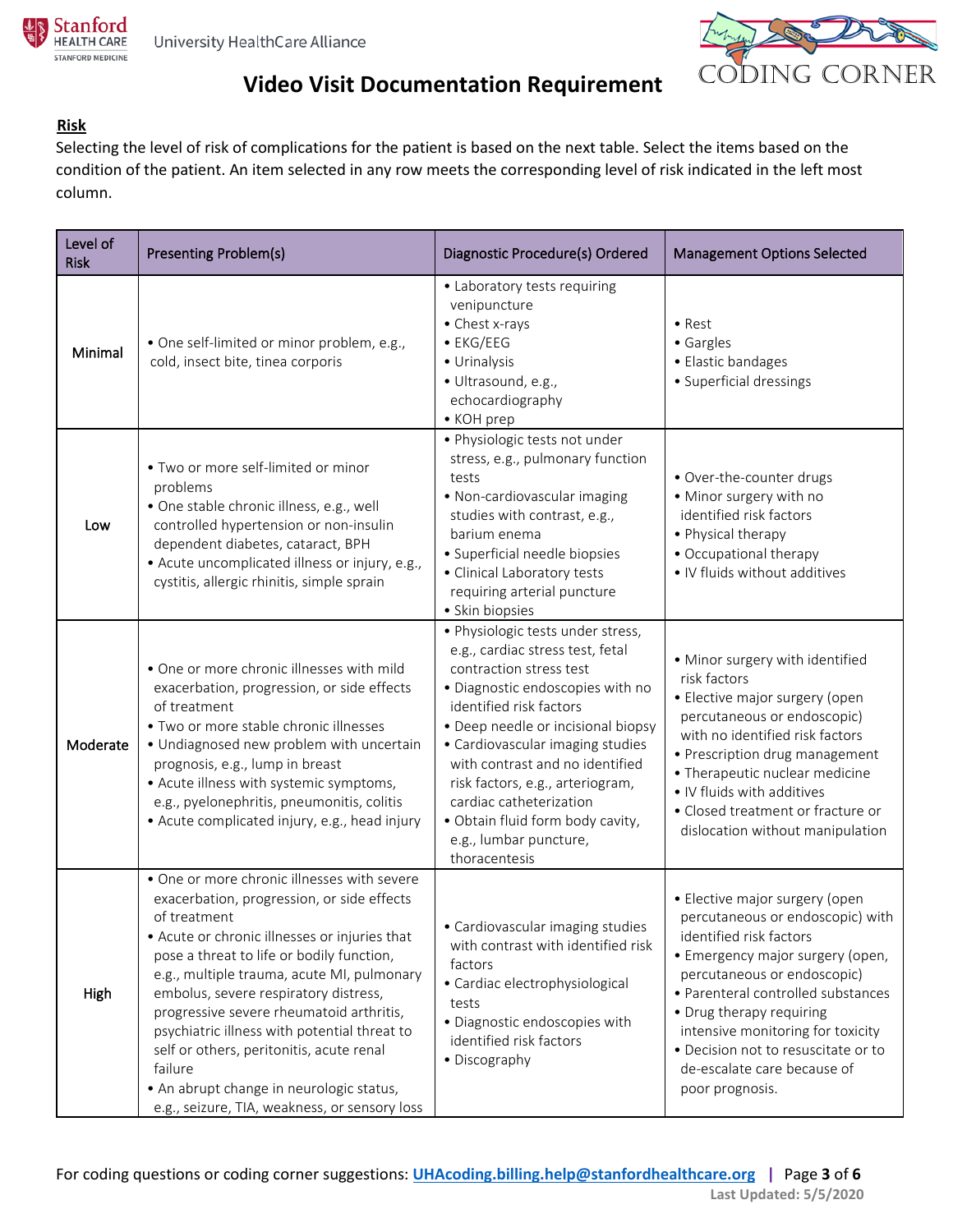



Use the table below to determine LOS (must meet or exceed 2/3 elements).

| Number of diagnoses or                                 | Minimal            | Limited        | Multiple                   | Extensive              |
|--------------------------------------------------------|--------------------|----------------|----------------------------|------------------------|
| management options                                     | $\left( 1 \right)$ | (2)            | (3)                        | (4)                    |
| Amount and/or complexity of                            | Minimal            | Limited        | Multiple                   | Extensive              |
| data to be reviewed                                    | (None or 1)        | (2)            | (3)                        | (4)                    |
| Risk of complications and/or<br>morbidity or mortality | Minimal            | Low            | Moderate                   | High                   |
| <b>Type of Medical Decision</b>                        | StraightForward    | Low Complexity | <b>Moderate Complexity</b> | <b>High Complexity</b> |
| Making                                                 | 99202/99212        | 99203/99213    | 99204/99214                | 99205/99215            |

For Example:

If each of the three MDM required elements is represented as

- 1. Diagnoses = One new problem with work up planned (4 points)
	- a. See **Categories for problems/ Major New Symptoms** table
- 2. Data = labs ordered (1 point)
	- a. See **Categories of Data to Be Reviewed** table
- 3. Risk = Undiagnosed new problem with uncertain prognosis (moderate risk)
	- a. See **Level of Risk** table

It would be represented on the MDM LOS table as indicated below.

| Number of diagnoses or                                 | Minimal                | Limited          | Multiple                   | Extensive              |
|--------------------------------------------------------|------------------------|------------------|----------------------------|------------------------|
| management options                                     | ب اب                   | $\left[2\right]$ | (3)                        | (4)                    |
| Amount and/or complexity of                            | Minimal                | l imited         | Multiple                   | <b>Extensive</b>       |
| data to be reviewed                                    | (None or 1)            | (2)              | (3)                        | (4)                    |
| Risk of complications and/or<br>morbidity or mortality | Minimal                | Low              | Moderate                   | High                   |
| <b>Type of Medical Decision</b>                        | <b>StraightForward</b> | Low Complexity   | <b>Moderate Complexity</b> | <b>High Complexity</b> |
| <b>Making</b>                                          | 99202/99212            | 99203/99213      | 99204/99214                | 99205/99215            |

Resulting in an overall complexity for medical-decision-making of Moderate, or E/M code 99214.

### **Example 1** (Internal Medicine):

A 54 yr old female presents for mass in breast. She has concerns of breast cancer and pain in breast. She has had this lump for over 8 months. This problem is new to the provider. Mammogram report and lab results were reviewed in Epic, and the results were discussed with the patient. Additional labs were ordered. The radiologist was contacted to discuss findings of the screening mammogram. Diagnostic mammogram was ordered to better assess the mass and prescription medication was ordered for pain.

**DX**: New problem with additional workup is considered 4 points in the DX table (Breast mass, diagnostic mammo and new labs ordered)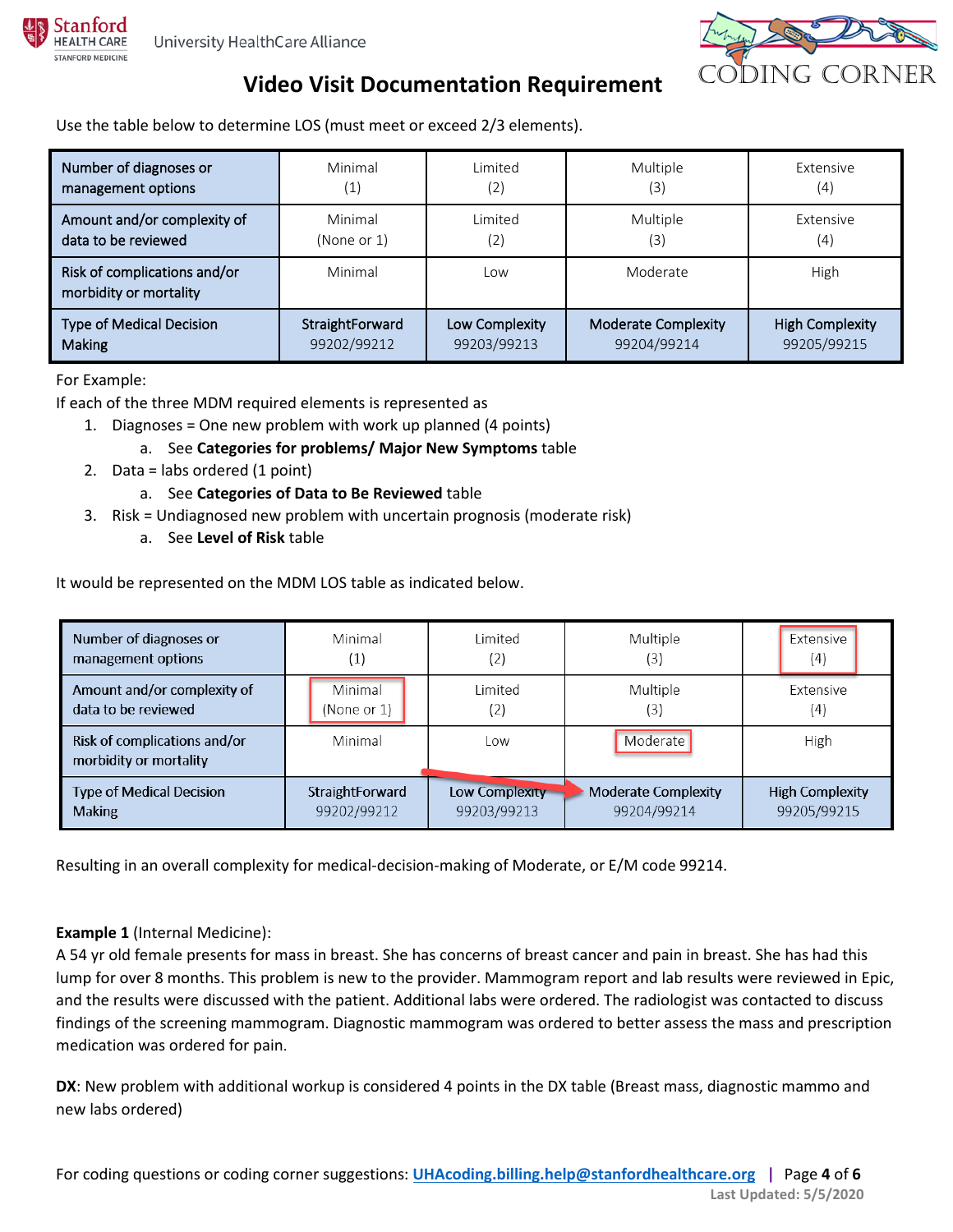

| Categories for problems/Major New Symptoms               | Number of<br><b>Diagnoses</b> | Points | Result |
|----------------------------------------------------------|-------------------------------|--------|--------|
| Self-limited or minor                                    |                               |        |        |
| Established problem (to examiner); stable, improved      |                               |        |        |
| Established problem (to examiner); worsening             |                               |        |        |
| New problem (to examiner); no additional work-up planned |                               |        |        |
| New problem (to examiner); additional work-up planned    |                               |        |        |
|                                                          |                               | Total  |        |

**DATA**: Combination of data and amount reviewed justifies a moderate complexity. (Review/order of labs is 1 point, discussion with radiologist for screening mammo results is 1 point, and diagnostic mammo ordered is 1 point).

| Categories of Data to Be Reviewed                                                                               | <b>Points</b> |
|-----------------------------------------------------------------------------------------------------------------|---------------|
| Review and/or Order Clinical Lab Tests                                                                          |               |
| Review and/or Order Radiology Tests (70010-79999) (No echocardiography and cardiac catheterization)             |               |
| Review and/or Order Medical Diagnostic Tests (90281-99199) (e.g., EEG, cardia cath, pulmonary function studies) |               |
| Discussion of Test Results with Performing Physician                                                            |               |
| Decision to Obtain Old Records                                                                                  |               |
| Review and Summarization of Old Records                                                                         |               |
| Independent Visualization of Image, Tracing or Specimen Itself (no simply review of report)                     |               |
| Total                                                                                                           |               |

**RISK**: Diagnostic procedures ordered and/or management options selected justify moderate complexity of risk (diagnostic mammogram ordered and prescription medication management)

| Level of<br><b>Risk</b> | <b>Presenting Problem(s)</b>                                                                                                                                                                                                                                                                                                                                               | Diagnostic Procedure(s) Ordered                                                                                                                                                                                                                                                                                                                                                                                         | <b>Management Options Selected</b>                                                                                                                                                                                                                                                                                             |
|-------------------------|----------------------------------------------------------------------------------------------------------------------------------------------------------------------------------------------------------------------------------------------------------------------------------------------------------------------------------------------------------------------------|-------------------------------------------------------------------------------------------------------------------------------------------------------------------------------------------------------------------------------------------------------------------------------------------------------------------------------------------------------------------------------------------------------------------------|--------------------------------------------------------------------------------------------------------------------------------------------------------------------------------------------------------------------------------------------------------------------------------------------------------------------------------|
| Moderate                | • One or more chronic illnesses with mild<br>exacerbation, progression, or side effects of<br>treatment<br>• Two or more stable chronic illnesses<br>• Undiagnosed new problem with uncertain<br>prognosis, e.g., lump in breast<br>• Acute illness with systemic symptoms, e.g.,<br>pyelonephritis, pneumonitis, colitis<br>• Acute complicated injury, e.g., head injury | • Physiologic tests under stress, e.g.,<br>cardiac stress test, fetal contraction<br>stress test<br>• Diagnostic endoscopies with no<br>identified risk factors<br>• Deep needle or incisional biopsy<br>• Cardiovascular imaging studies<br>with contrast and no identified risk<br>factors, e.g., arteriogram, cardiac<br>catheterization<br>• Obtain fluid form body cavity, e.g.,<br>lumbar puncture, thoracentesis | • Minor surgery with identified<br>risk factors<br>• Elective major surgery (open<br>percutaneous or endoscopic)<br>with no identified risk factors<br>• Prescription drug management<br>• Therapeutic nuclear medicine<br>• IV fluids with additives<br>• Closed treatment or fracture or<br>dislocation without manipulation |